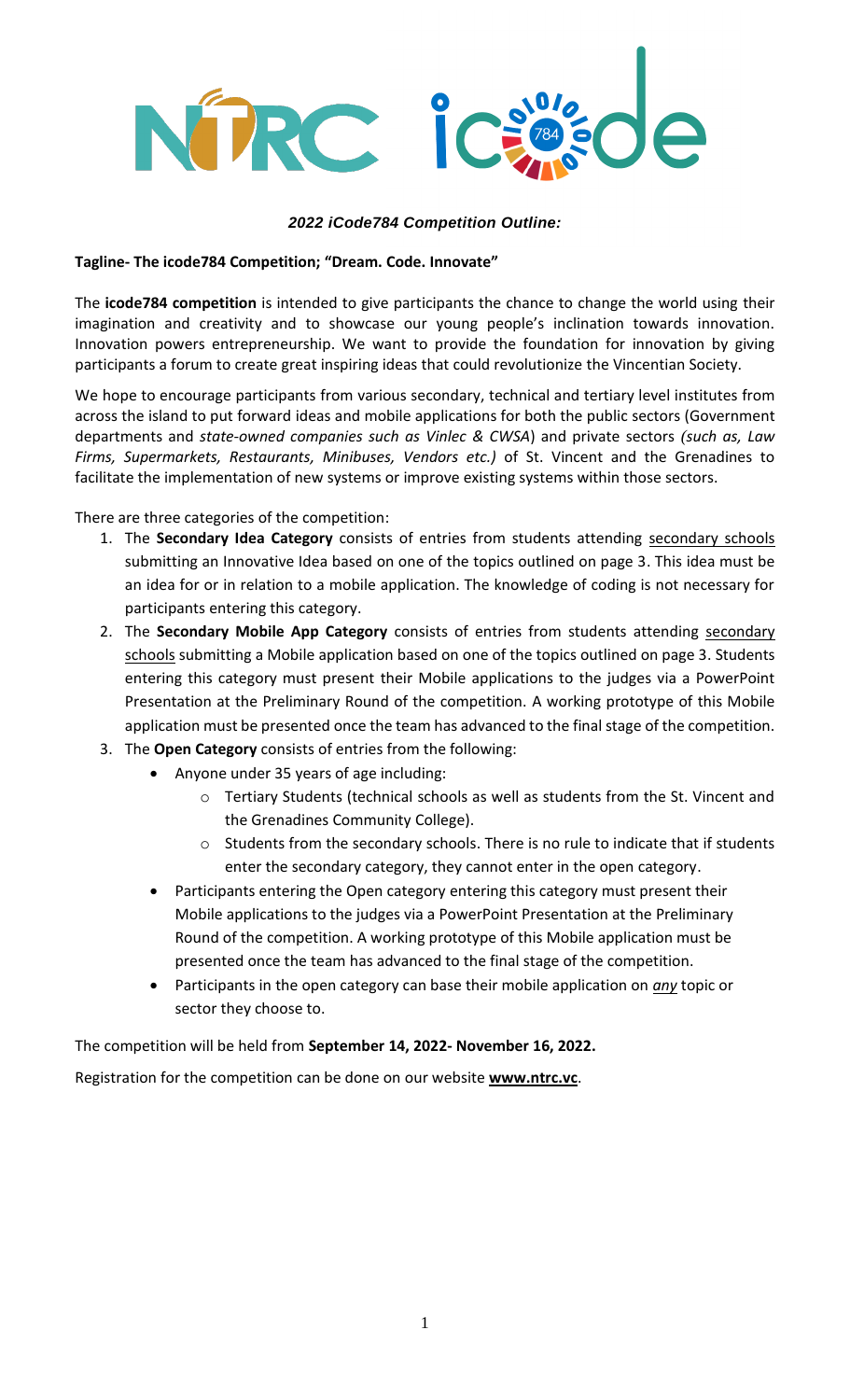# **THE BENEFITS OF PARTICIPATING IN THIS COMPETITION**

The benefits of participating in such a competition include but are not limited to:

- Fostering teamwork
- Building research skills
- Bringing about effective change
- Developing problem solving and issue resolution skills
- Improvement of efficiency and productivity overall
- Enhancing entrepreneurship
- Building creativity, analytical and presentation skills.

## **PHASES OF THE COMPETITION**

The competition runs in the following phases:

**Phase 1 - Launch of the Competition:** This phase officially announces the beginning of the competition. The launch will take place on **September 14, 2022** and this signals the opening of registration for interested participants in the competition. Registrations will end on **October 7, 2022**.

**Phase 2 - Preliminary Round Judging:** This phase of the competition will begin on **Tuesday October 18, 2022 and** will come to an end on **Thursday October 20, 2022**. During this phase, Preliminary Judging will take place for all three categories of the competition. The finalists will be published on the NTRC's website, Instagram, and Facebook Pages.

**Phase 3 - Good Tips Presentation:** After the preliminary round judging stage of the competition, all teams advancing to finals are given tips on how to improve their presentations. This is in collaboration with the Toastmasters organization. It is expected that this session will take place on **Tuesday November 1, 2022**.

**Phase 4**- **Grand Finale:** The Grand Finale concludes the Competition. During this phase, the final judging will take place for all finalists for the three categories of the competition. The winners from each category will then be presented with their prizes. The Grand Finale will take place on **Wednesday November 16, 2022**.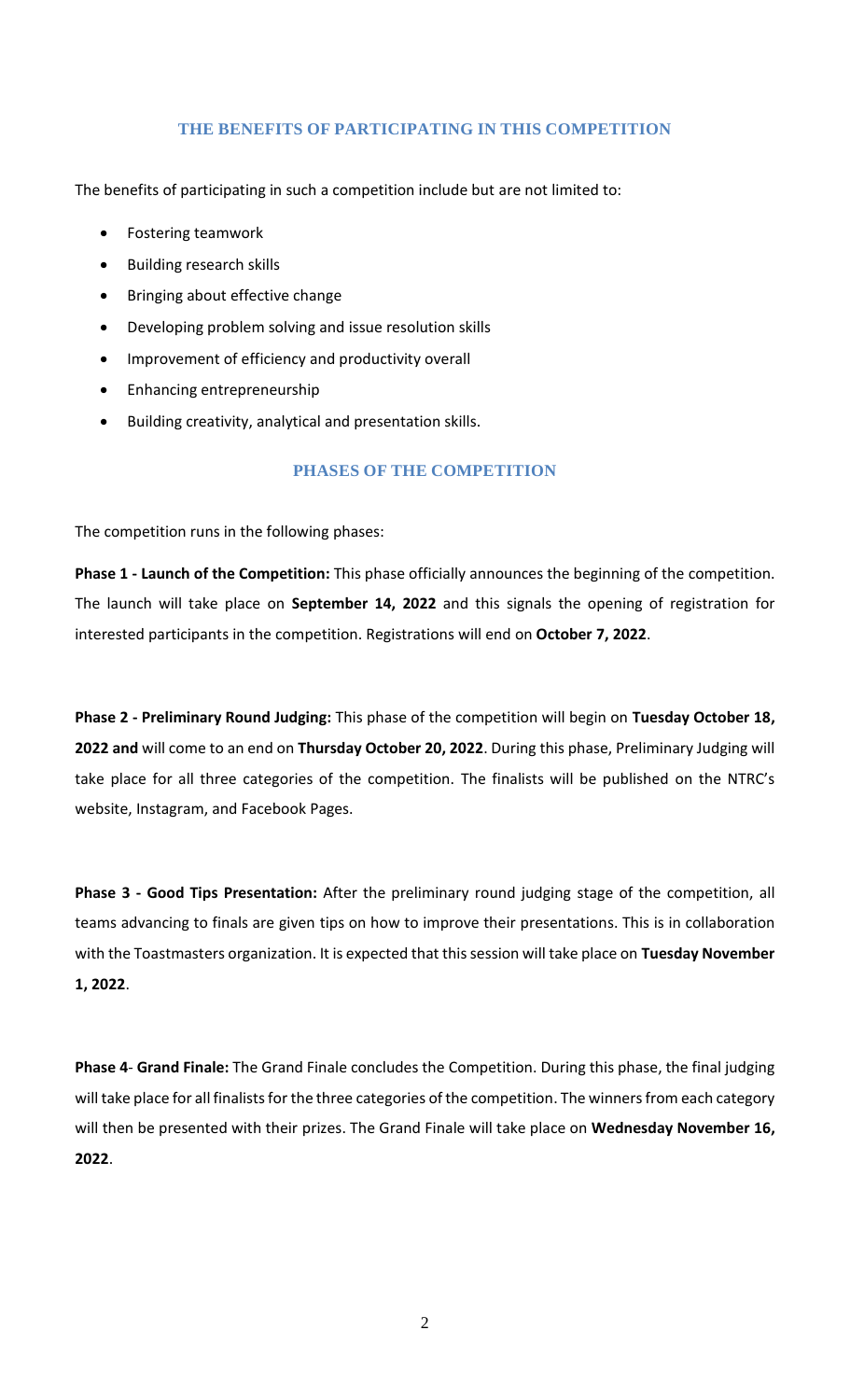#### **TOPICS**

**N.B: The below topics are only for participants entering in the Secondary Idea Category and the Secondary Mobile App category.** Teams may enter as many times as they desire using one (1) or more of the below topics.

- 1. Medicine/ Health
- 2. Transportation
- 3. Education
- 4. Communication
- 5. Consumption/ Food/ Agriculture

# **PROBLEM STATEMENT**

Based on the topics outlined, *only* the teams entering both the Secondary Idea Category and the Secondary Mobile App category are to come up with a problem statement which their mobile application or Idea will address.

*For example: Persons in St. Vincent and the Grenadines have a difficult time locating certain types of medicines when prescribed by their doctors.*

A problem has been identified under the Medical/Health topic. Your mobile application or idea should be one which helps to solve or address this problem that was outlined in the problem statement.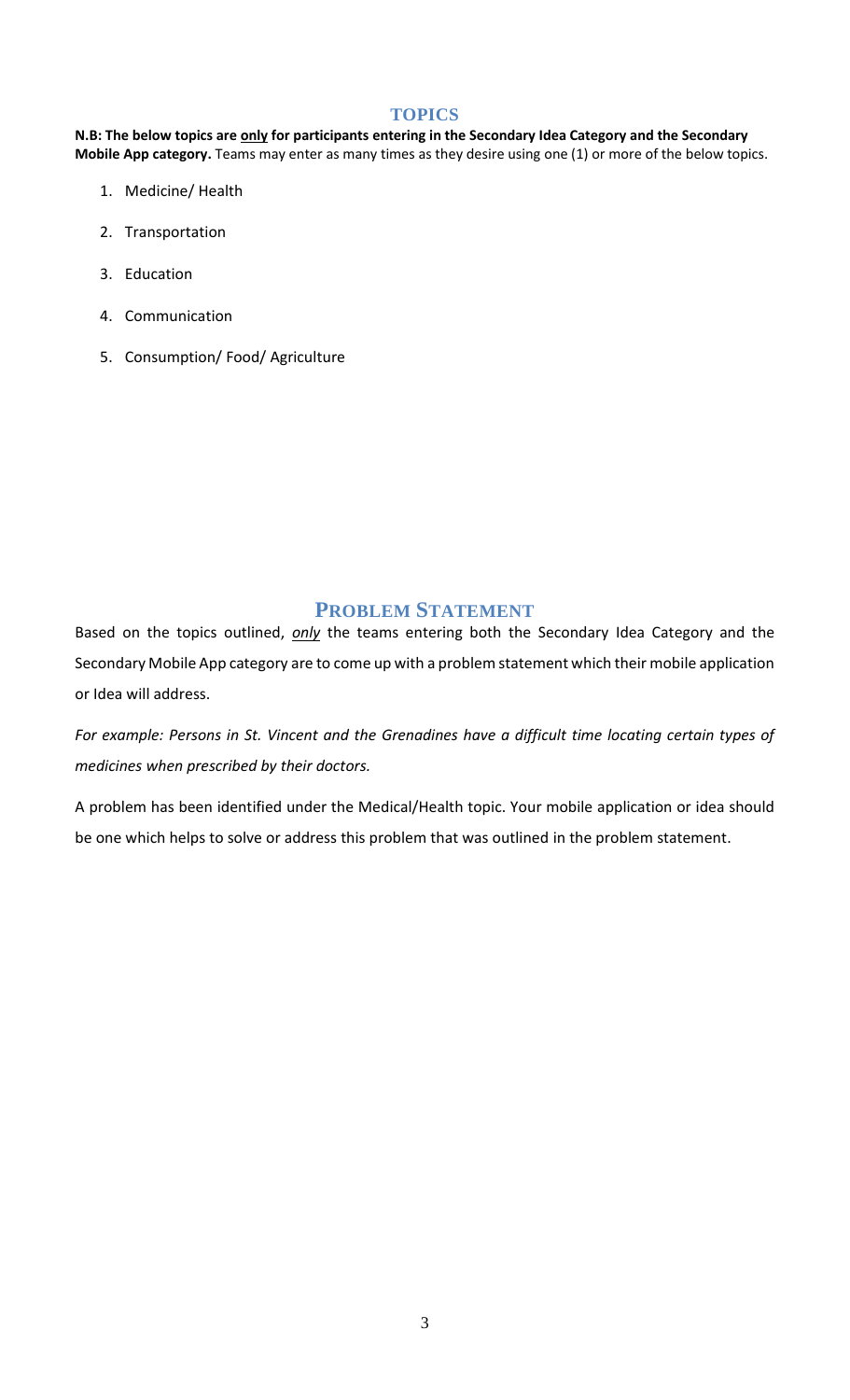# **SUBMISSIONS**

# Below is a summary of how your Idea for the **Secondary Idea category** should be structured:

## **How original is your idea?**

Description of how the **idea** is unique or different from similar or existing ones alike.

#### **What problem does the idea solve?**

Description of the problems or discomfort that is being felt by the business or department and a clear outline of how the **idea** solves these problems.

Description of the individuals who are most likely to use the **idea.**

## **How is your idea innovative?**

A clear outline of the **idea**, what it does, how it works and its key features. Description of the resources needed (Human, equipment etc.)

## **How will your idea be presented?**

Ideas are to be presented to the judges in the format of a PowerPoint presentation displaying how the app would look and functions in real life as well as the special features.

# Below is a summary of how your Mobile app for the **Secondary Mobile App category** and the **Open**

## **Category** should be structured:

## **How original is your mobile application?**

Description of how the **mobile application** is unique or different from similar or existing ones alike.

#### **What problem does the mobile application solve?**

Description of the problems or discomfort that is being felt by the business or department and a clear outline of how the **mobile application** solves these problems. Description of the individuals who are most likely to use the **mobile application.**

# **How is your mobile application innovative?**

A clear outline of the **mobile application**, what it does, how it works and its key features. Description of the resources needed (Human, equipment etc.)

# **How will your mobile application be presented?**

For the preliminary judging phase on October 18-20, 2022, mobile apps are to be presented to the judges in the format of a PowerPoint presentation displaying how the app would look and functions in real life as well as the special features. For the final Judging stage on November 16, 2022, a working prototype of the app must be presented to the judges.

Please note that the allotted marks for judging will come from the oral/ visual presentations which participants make on the day of judging. Therefore, these awarded marks will determine whether participants advance to the final rounds or are deemed winners respective of the round of competition in question.